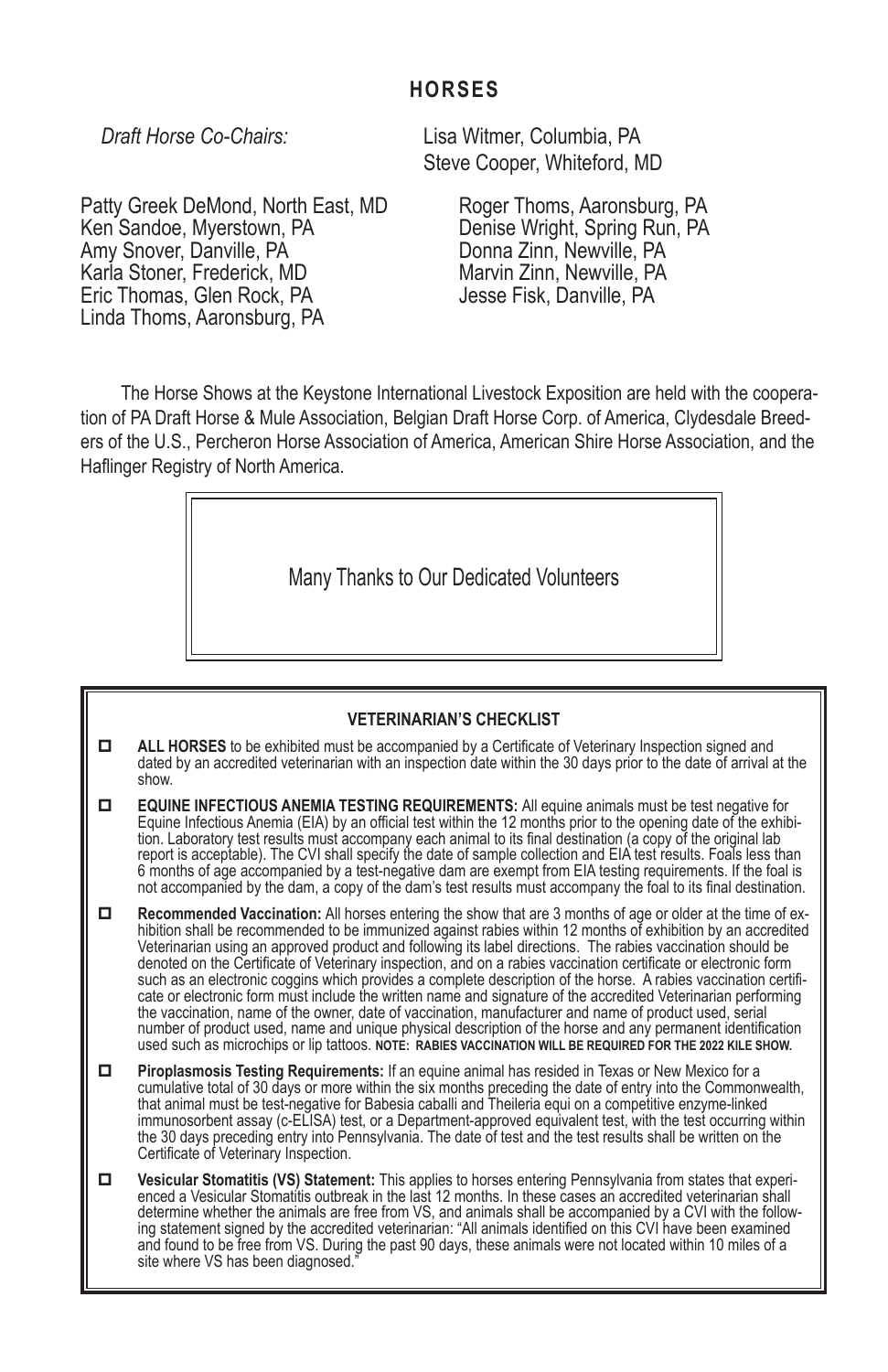# **ARRIVALS**

*Animals must be in barns as follows:*

| <b>HORSE</b>                             |                                       |  |
|------------------------------------------|---------------------------------------|--|
| Draft Horse, Haflinger & Hitch<br>Ponies | By 7:00 PM Wednesday, October 5, 2022 |  |
| <b>NO LATE ARRIVALS ACCEPTED</b>         |                                       |  |

*\*No exceptions to arrival & departure times without Show Manager approval.*

# **BARNS OPEN**

Draft Horse, Haflinger &

Hitch Ponies 9:00 AM Tuesday, October 4, 2022

*ANIMALS MAY NOT BE UNLOADED BETWEEN 11:00 PM AND 6:00 AM.*

# **CHECK-IN**

Draft Horse, Haflinger &<br>Hitch Ponies

By 8:00 PM Wednesday, October 5, 2022

Tuesday, 10/4/2022 Saturday, 10/8/2022

# **Arena Exercise Schedule\* Feed/Bedding Room Hours\*** Wednesday, 10/5/2022 8 AM - 10 PM 7 AM - 8 PM Thursday, 10/6/2022 4 - 6:30 AM 7 AM - 8 PM Friday, 10/7/2022 4 - 6:30 AM 7 AM - 8 PM

# 7 AM - 2 PM

*Additional exercise times will be posted as the arena becomes available. \*All times are subject to change.*

#### **HORSE SHOW OFFICE HOURS**

| 8 AM - 6 PM |
|-------------|
| 8 AM - 6 PM |
| 7 AM - 6 PM |
| 7 AM - 8 PM |
| 7 AM - 8 PM |
|             |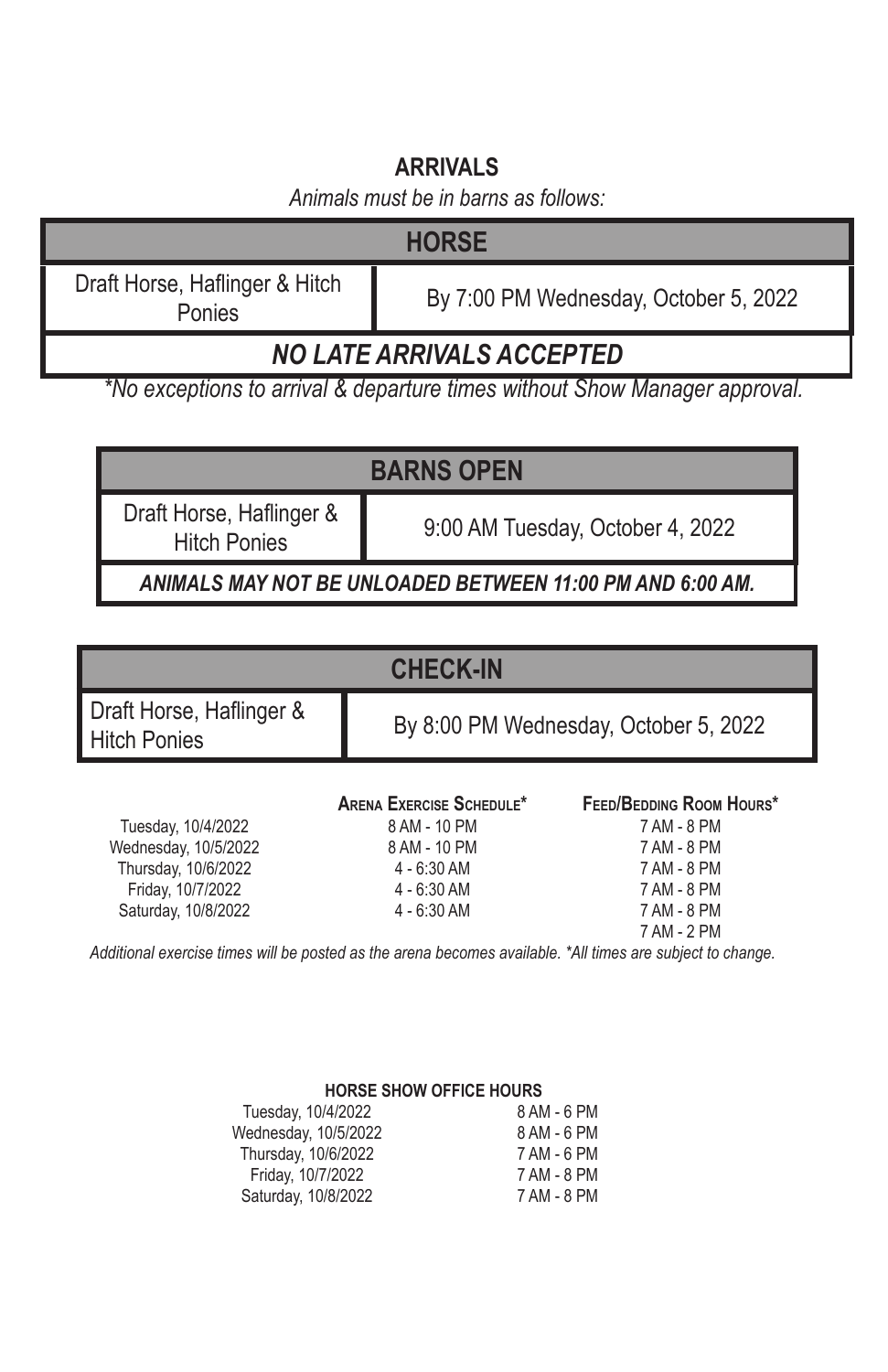## **ENTRY FEES**

Entry fees are listed below and must be online registration. Payment must be received at the time of entry to be accepted. **ENTRIES MADE AFTER SEPTEMBER 25TH WILL BE ACCEPTED AS SPACE ALLOWS AND AT THE SHOW MANAGER'S DISCRETION.**

## *PLEASE NOTE: \*\*\*ALL EXHIBITORS ARE REQUIRED TO PAY A \$5 PENNSYLVANIA LIVESTOCK ASSOCIATION ADMINISTRATION FEE TO COMPETE AT KILE.\*\*\**

| DRAFT HORSE & DRAFT HAFLINGER & HITCH PONY FEE SCHEDULE |                  |                     |  |
|---------------------------------------------------------|------------------|---------------------|--|
|                                                         | <b>BY 9/4/22</b> | <b>AFTER 9/4/22</b> |  |
| <b>Class: Halter - Individual</b>                       | \$7              | \$14                |  |
| Halter - Group                                          | No Charge        | No Charge           |  |
| Youth Classes - Halter                                  | \$5              | \$5                 |  |
| Youth Classes - Riding/Hitch                            | \$10             | \$10                |  |
| <b>Riding Classes</b>                                   | \$10             | \$20                |  |
| <b>Hitch: Cart</b>                                      | \$10             | \$20                |  |
| Team                                                    | \$15             | \$30                |  |
| NA Classic Series Cart                                  | \$20             | \$20                |  |
| Unicorn                                                 | \$20             | \$40                |  |
| 4-Horse                                                 | \$30             | \$60                |  |
| 6-Horse                                                 | \$40             | \$80                |  |
| 8-Horse                                                 | \$50             | \$100               |  |
| All Breed Classic Series 6-Horse                        | \$50             | \$50                |  |
| Stalls: Box/Tack Stall                                  | \$50             | \$50                |  |

## **RELEASE TIMES**

*Animals are released from the barns as follows:*

# **RELEASE/VACATE TIMES**

Draft Horses Released at the conclusion of their show and must vacate by 9:00 AM on Sunday, October 9, 2022. No trucks or trailers are permitted in the building until the conclusion of each day's schedule.

*ANY EXHIBITOR REMOVING ANY OF THEIR ANIMALS FROM THE BARNS BEFORE RELEASE TIME WITHOUT APPROVAL OF THE SHOW MANAGER WILL FORFEIT ALL THEIR PREMIUM MONEY AND MAY BE SUBJECT TO REJECTION OF ALL ENTRIES THE FOLLOWING YEAR.*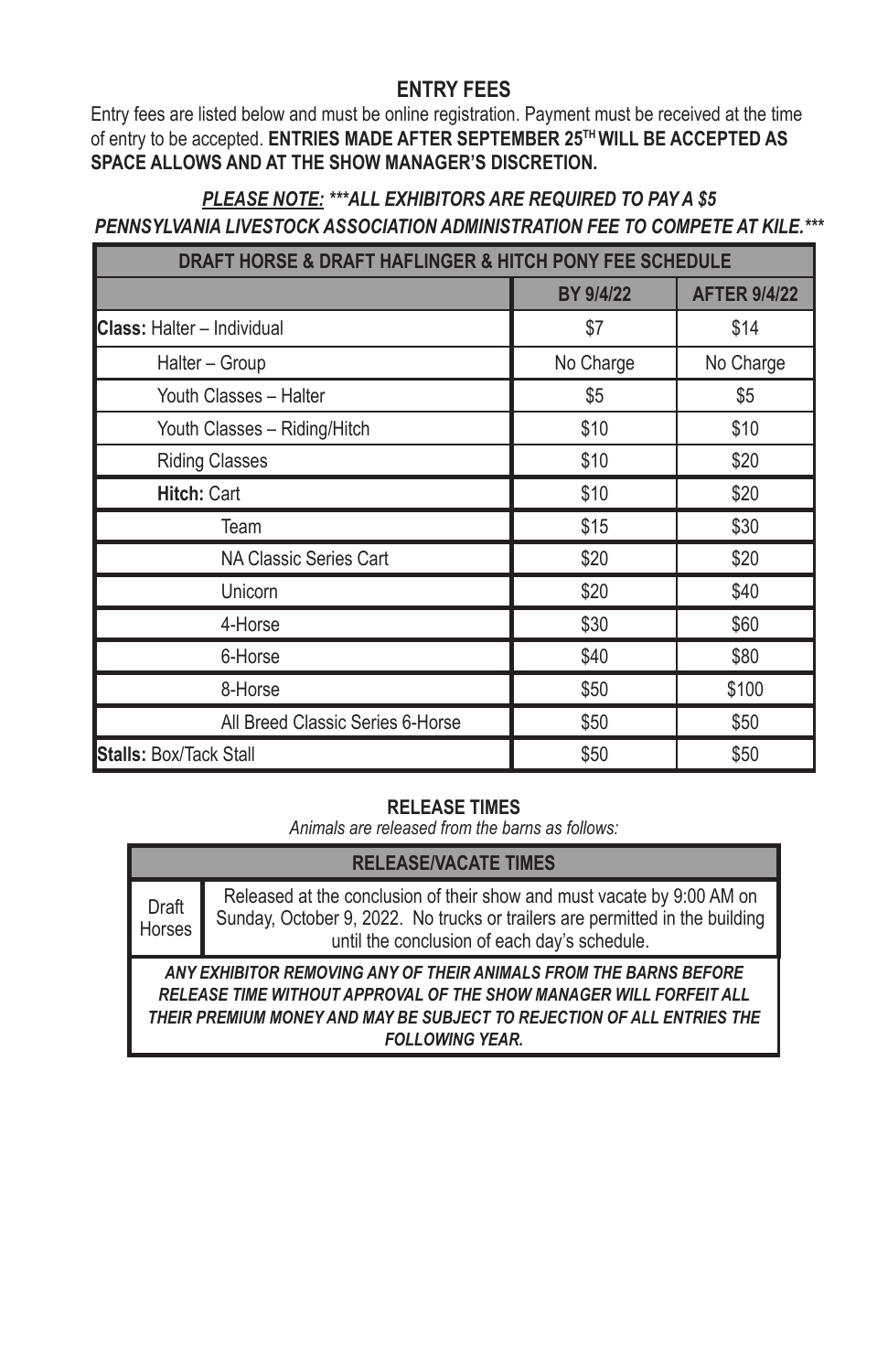# **KEYSTONE INTERNATIONAL LIVESTOCK EXPOSITION GENERAL RULES AND REGULATIONS**

# **1. EQUINE HEALTH REQUIREMENTS:**

- **(a). Certificate of Veterinary Inspection:** All equine animals must be accompanied by a Certificate of Veterinary Inspection signed and dated by an accredited veterinarian with an inspection date within the 30 days prior to the date of arrival at the show.
- **(b). Vesicular Stomatitis (VS) Statement:** This applies to horses entering Pennsylvania from states that experienced a Vesicular Stomatitis outbreak in the last 12 months. In these cases an accredited veterinarian shall determine whether the animals are free from VS, and animals shall be accompanied by a CVI with the following statement signed by the accredited veterinarian: "All animals identified on this CVI have been examined and found to be free from VS. During the past 90 days, these animals were not located within 10 miles of a site where VS has been diagnosed."
- **(c). Equine Infectious Anemia (EIA) Test Requirements:** All equine animals must be test negative for Equine Infectious Anemia (EIA) by an official test within the 12 months prior to the opening date of the exhibition. Laboratory test results must accompany each animal to its final destination (a copy of the original lab report is acceptable). The CVI shall specify the date of sample collection and EIA test results. Foals less than 6 months of age accompanied by a test-negative dam are exempt from EIA testing requirements. If the foal is not accompanied by the dam, a copy of the dam's test results must accompany the foal to its final destination.
- **(d). Piroplasmosis Testing Requirements:** If an equine animal has resided in Texas or New Mexico for a cumulative total of 30 days or more within the six months preceding the date of entry into the Commonwealth, that animal must be test-negative for Babesia caballi and Theileria equi on a competitive enzyme-linked immunosorbent assay (c-ELISA) test, or a Department-approved equivalent test, with the test occurring within the 30 days preceding entry into Pennsylvania. The date of test and the test results shall be written on the Certificate of Veterinary Inspection.
- **(e). Recommended Vaccination:** Rabies All horses entering the show that are 3 months of age or older at the time of exhibition shall be recommended to be immunized against rabies within 12 months of exhibition by an accredited Veterinarian using an approved product and following its label directions. The rabies vaccination should be denoted on the Certificate of Veterinary inspection, and on a rabies vaccination certificate or electronic form such as an electronic coggins which provides a complete description of the horse. A rabies vaccination certificate or electronic form must include the written name and signature of the accredited Veterinarian performing the vaccination, name of the owner, date of vaccination, manufacturer and name of product used, serial number of product used, name and unique physical description of the horse and any permanent identification used such as microchips or lip tattoos. **NOTE: RABIES VACCINATION WILL BE REQUIRED FOR THE 2022 KILE SHOW.**
- **(f). Vaccination Recommendations:** The Department recommends that exhibitors consult with their veterinarians about the proper vaccination regimen for their animals.
- **2. HEALTH OF ANIMALS:** No animal showing signs of infectious, contagious, or external parasitic disease will be allowed into the Pennsylvania Farm Show Complex & Expo Center. However, exhibitors observing an animal that may present a health hazard to other animals are asked to report the stall location to the show committee. The official show veterinarian, in consultation with Show Management, shall be responsible for determing the health status of all animals. Animals showing evidence of infectious, contagious, or external parasitic diseases shall be removed by their owner from the show grounds at the direction of Show Management.
- **3. ENTRIES:** All entries shall be made online. A SEPARATE ENTRY FORM IS NEEDED FOR EACH OWNER.
- **4. ENTRY DEADLINE SEPTEMBER 4:** Entries must be computer time stamped (online registration) on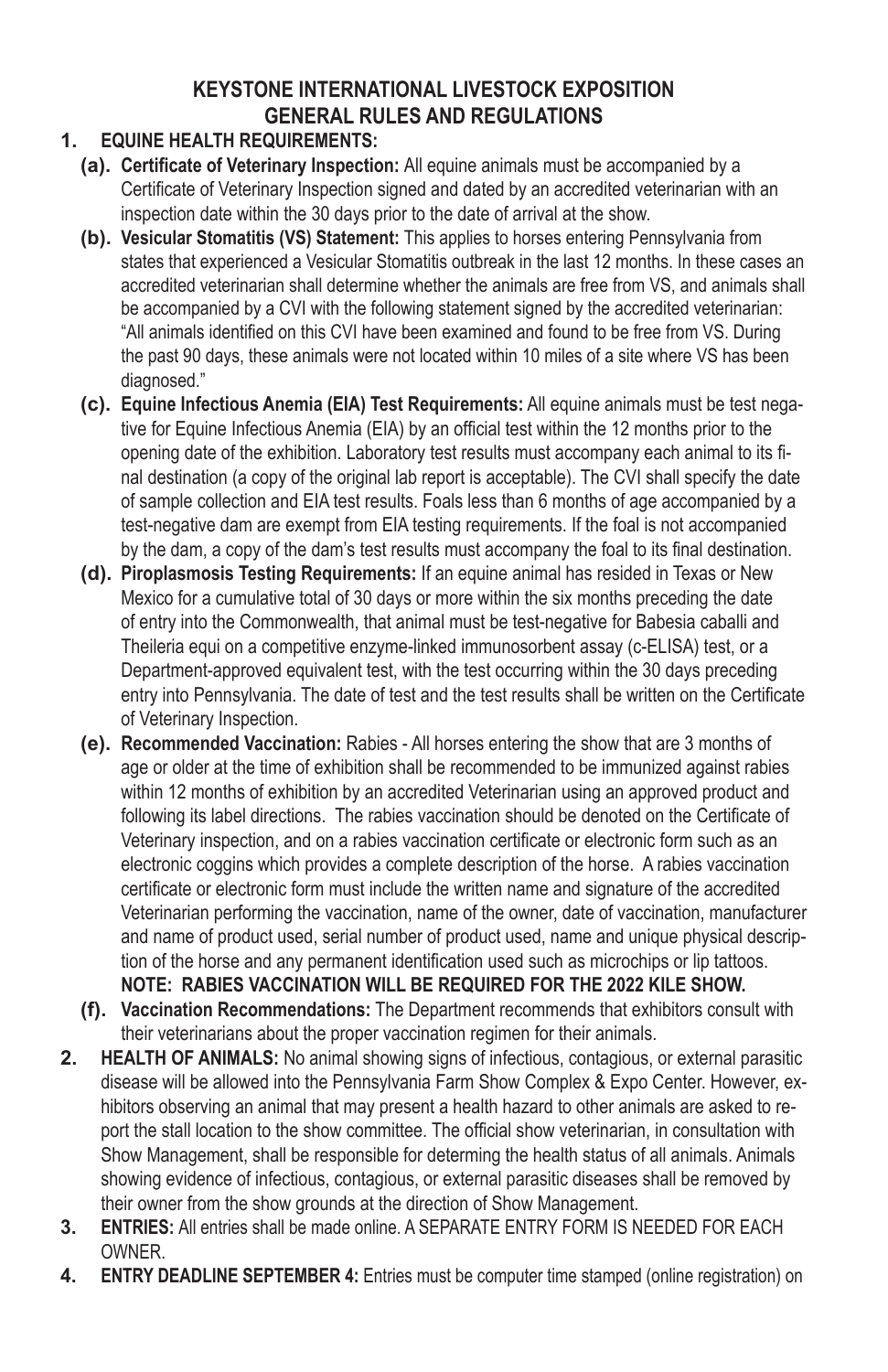or before September 4. Entries computer time stamped (online registration) after September 4 are considered late entries and must pay additional entry fees.

- **5. SUBSTITUTIONS:** Will be permitted within breed in HALTER CLASSES ONLY. Substitute entries must have been owned by exhibitor prior to September 18.
- **6. CHAMPION CLASSES:** Horses must have been entered, shown, and judged in qualifying classes as specified in order to be eligible in these classes.
- **7. GROUP CLASSES:** Horses must have been entered, shown, and judged in their respective breed classes in order to be eligible in these classes.
- **8. ENTRY FEES: PLEASE NOTE: \*\*\*ALL EXHIBITORS ARE REQUIRED TO PAY A \$5 PENN-SYLVANIA LIVESTOCK ASSOCIATION ADMINISTRATION FEE TO COMPETE AT KILE.\*\*\* ENTRIES WILL NOT BE ACCEPTED UNLESS THE FULL PAYMENT OF FEES ACCOMPA-NIES THE ENTRIES INCLUDING ONLINE REGISTRATIONS.** *AFTER SEPTEMBER 5, 2022, ENTRY FEES ARE NOT TRANSFERABLE FROM HORSE TO HORSE OR FROM CLASS TO CLASS except in qualified SUBSTITUTIONS per Rule 5. A 10% SURCHARGE WILL BE AS-SESSED FOR ALL CHECKS RETURNED BECAUSE OF INSUFFICIENT FUNDS OR CLOSED ACCOUNTS.*
- **9. REFUNDS:** Fees are not refundable past the September 4, 2022, entry deadline.
- **10. PREMIUMS:** Show Management reserves the right to adjust premiums based upon funding support.
- **11. OUTSTANDING ACCOUNTS:** If monies are owed to the show for any reason, the premium checks will be held and exhibitors will not be allowed to participate in any Commonwealth-sponsored show until restitution is made of the outstanding accounts.
- **12. IMPORTANT:** Any exhibitor or other person directing physical abuse in any form towards a horse will be immediately dismissed from the show and will forfeit all fees and premiums.
- **13. BOX STALL ASSIGNMENT:** Show Management will attempt to honor all stalling requests IF request was received by 9/4/22. Each exhibitor's entries must specify who they want to be stalled with.
- **14. CANCELLATION OF CLASSES:** Management reserves the right to combine or cancel classes insufficiently filled. In case of horses being entered and not exhibited, the entry fee will be forfeited.
- **15. RING NUMBERS:** Upon arrival at the Show Building, each exhibitor or his representative shall report to the Horse Show Office during Horse Show Office hours to VERIFY ENTRIES WITH REGISTRATION CERTIFICATES, ANIMAL HEALTH CARD, and ANY SPECIFIC BREED AS-SOCIATION REQUIREMENT to receive stable assignment and ring numbers. **Exhibitors using ring numbers not assigned by Show Management will be disqualified.** NOTE: Draft Horse, Haflinger & Draft Pony exhibitors, on Wednesday check-in tables will be in the equine stalling area by the entrance to the concourse.
- **16. BREED SPECIFICATIONS:** Items pertaining to specific breeds are listed under the breed divisions and are considered part of the Rules and Regulations.
- **17. PROTEST:** Protest may be made to the show committee by an exhibitor for any violation of rules. All protests must be in writing, signed by the protester, addressed to the show superintendent, and received by the General Manager within 48 hours of the alleged violation. A \$50 check deposit must accompany any protest; deposit will be returned in the event the protest is sustained.
- **18. STALLS:** Approximately 200 temporary box stalls with doors will be available. These will be assigned to the first entries received. Exhibitors may not purchase more box stalls than the number of horses entered. A limited number of tack stalls will be available. **DO NOT REMOVE PANELS FROM ANY STALL! EXHIBITORS WIIL BE CHARGED \$50 PER PANEL FOR ALL PANELS REMOVED WITHOUT PERMISSION. CONTACT THE HORSE SHOW OFFICE IF YOU NEED PANELS REMOVED.**